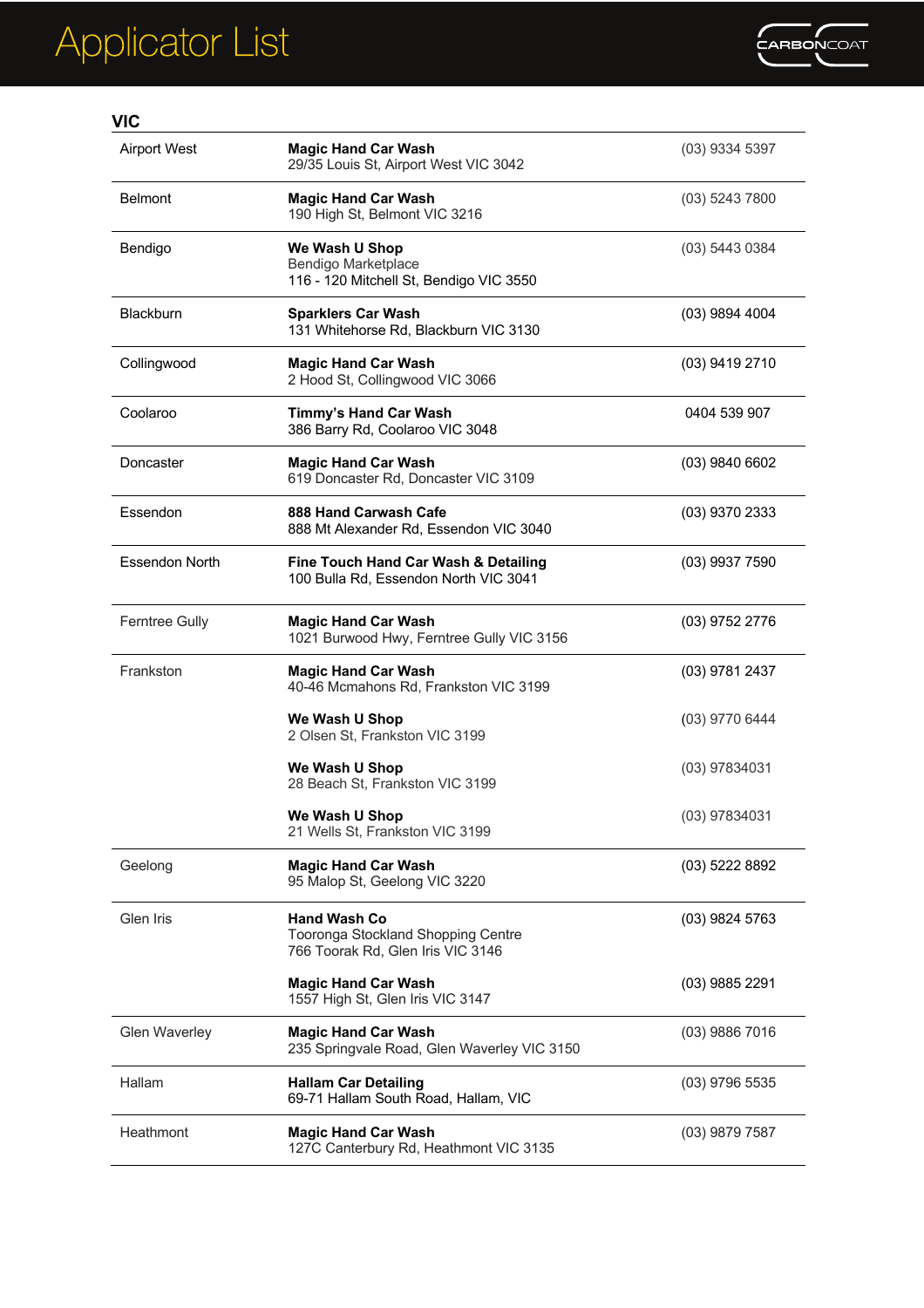

| <b>Heidelberg Heights</b> | <b>Autobase Car Wash &amp; Accessories</b><br>112 Bell St, Heidelberg Heights VIC 3081                             | $(03)$ 9041 9697  |
|---------------------------|--------------------------------------------------------------------------------------------------------------------|-------------------|
| <b>Hoppers Crossing</b>   | <b>Magic Hand Car Wash</b><br>32/428 Old Geelong Rd, Hoppers Crossing VIC 3029                                     | $(03)$ 8360 9110  |
| Kangaroo Flat             | We Wash U Shop<br>Lansell Square<br>267 High St, Kangaroo Flat, VIC 3555                                           | $(03)$ 9557 0042  |
| Karingal                  | <b>Magic Hand Car Wash</b><br>330 Cranbourne Rd, Karingal VIC 3199                                                 | 0430 470 907      |
| <b>Kew East</b>           | <b>Magic Hand Car Wash</b><br>895 High St, Kew East VIC 3102                                                       | (03) 9819 7771    |
| Kingsbury                 | <b>Magic Hand Car Wash</b><br>1007 - 1009 Plenty Rd, Kingsbury VIC 3083                                            | (03) 9467 3393    |
| Mill Park                 | <b>Magic Hand Car Wash</b><br>415 McDonalds Rd, Mill Park VIC 3082                                                 | $(03)$ 9407 1056  |
| Mornington                | <b>Champion Car Detailers</b><br>38 Watt Rd, Mornington VIC 3931                                                   | (03) 5977 2202    |
| North Melbourne           | <b>Magic Hand Car Wash</b><br>18-42 Racecourse Rd, North Melbourne VIC 3051                                        | (03)<br>9600 9170 |
| Richmond                  | <b>Magic Hand Car Wash</b><br>Victoria Gardens Shopping Centre, Richmond VIC 3121                                  | (03) 9421 0064    |
| Rosebud                   | We Wash U Shop<br>Rosebud Plaza<br>Boneo Rd & McCombe St, Rosebud VIC 3939                                         | $(03)$ 5982 1411  |
| Roxburgh Park             | <b>Magic Hand Car Wash</b><br>Roxburgh Park Shopping Centre<br>250 Somerton Rd, Roxburgh Park VIC 3064             | (03) 9305 4059    |
| St Albans                 | <b>Polish &amp; Glow</b><br>63a St Albans Rd, St Albans VIC 3021                                                   | (03) 9356 9842    |
| Traralgon                 | We Wash U Shop<br>Stockland Plaza - 166 - 188 Franklin St, Traralgon 3844                                          | $(03)$ 5116 0777  |
| Werribee                  | <b>Magic Hand Car Wash</b><br>Undercover Carpark, Pacific Werribee<br>Heaths Rd & Derrimut Road, Werribee VIC 3030 | (03) 9974 3716    |
| Yarraville                | D-Lux Hand Car Wash & Detailing<br>321-325 Williamstown Rd, Yarraville VIC 3013                                    | (03) 9314 9645    |
| <b>Mobile Detailing</b>   | <b>Joe's Mobile Detailing</b>                                                                                      | 0417 574 172      |
|                           | We Wash Mobile - Mobile Detailing                                                                                  | 0447 535 445      |
|                           | The Car Wash Man - Mobile Detailing                                                                                | 0409 022 571      |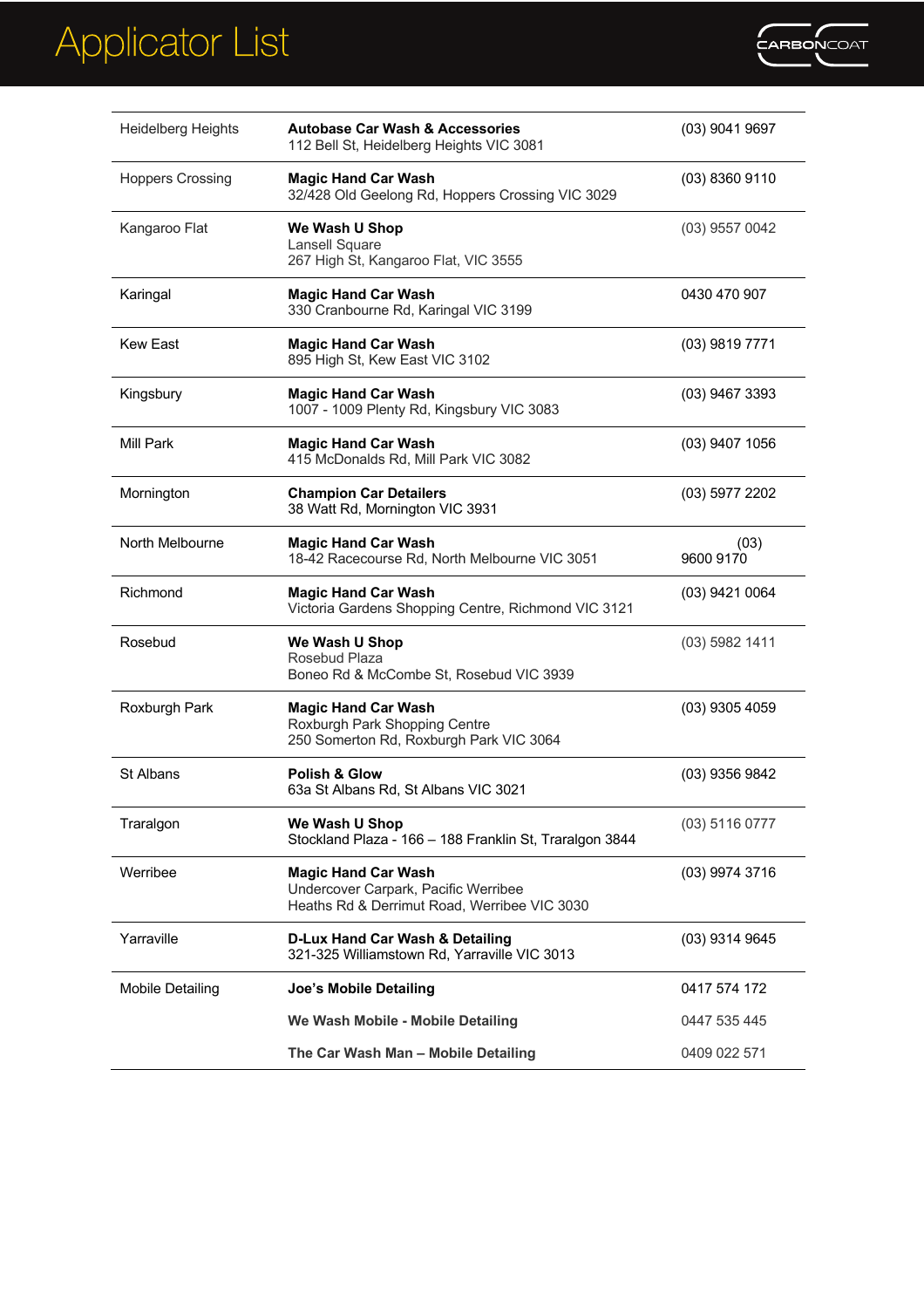

| Invermay                              | <b>Micks Car Detailing</b><br>5 Holbrook Street, Invermay TAS 7248                                        | 0408 109 105     |
|---------------------------------------|-----------------------------------------------------------------------------------------------------------|------------------|
| <b>NSW</b>                            |                                                                                                           |                  |
| <b>Hills District</b>                 | <b>Complete Car Care</b><br>227 Prospect Highway, Seven Hills, NSW 2147                                   | $(02)$ 9621 2199 |
| North Shore & Western<br>Sydney       | <b>Luxury Car Care</b><br>Mobile Service<br>luxurycarcare@live.com                                        | 0419 635 605     |
| Sutherland Shire &<br>Eastern Suburbs | <b>Diamond Detailing Services</b><br>Mobile Service<br>info.dds@yahoo.com<br>www.detailingservices.com.au | 0424 155 752     |

#### **QLD**

| ⋇∟レ              |                                                                                                                                  |                |
|------------------|----------------------------------------------------------------------------------------------------------------------------------|----------------|
| Carindale        | <b>Magic Hand Car Wash</b><br>1151 Creek Rd, Carindale QLD 4152                                                                  | (07) 3324 9255 |
| Chermside        | <b>Magic Hand Car Wash</b><br>Gympie Rd & Hamilton Rd, Chermside QLD 4032                                                        | (07) 3350 4149 |
| Mount Pleasant   | <b>Magic Hand Car Wash</b><br>Mount Pleasant Shopping Centre<br>Cnr Mackay-Bucasia Rd & Malcomson St,<br>Mount Pleasant QLD 4740 | (07) 4942 1147 |
| North Lakes      | <b>Magic Hand Car Wash</b><br>Anzac Ave, North Lakes QLD 4509                                                                    | (07) 3204 5368 |
| Underwood        | <b>Phoenix Detail Group</b><br>3/62 Kingston Rd, Underwood QLD 4119                                                              | 0416 811 335   |
| Upper Caboolture | <b>Pro Coat Solutions</b><br>22 Silverash Street, Upper Caboolture QLD 4510                                                      | 0452 245 553   |
| West Lakes       | <b>Magic Hand Car Wash</b><br>111 W Lakes Blvd, West Lakes SA 5021                                                               | (08) 8356 9274 |

#### **SA**

| Klemzig       | <b>Magic Hand Car Wash</b><br>216/218 North East Road, Klemzig SA 5087                 | $(08)$ 8369 0633 |
|---------------|----------------------------------------------------------------------------------------|------------------|
| Modbury       | <b>Magic Hand Car Wash</b><br>Tea Tree Plaza - 976 North East Road, Modbury SA 5092    | $(08)$ 8265 2371 |
| Oaklands Park | <b>Magic Hand Car Wash</b><br>Westfield Marion, 297 Diagonal Rd, Oaklands Park SA 5046 | $(08)$ 8296 8387 |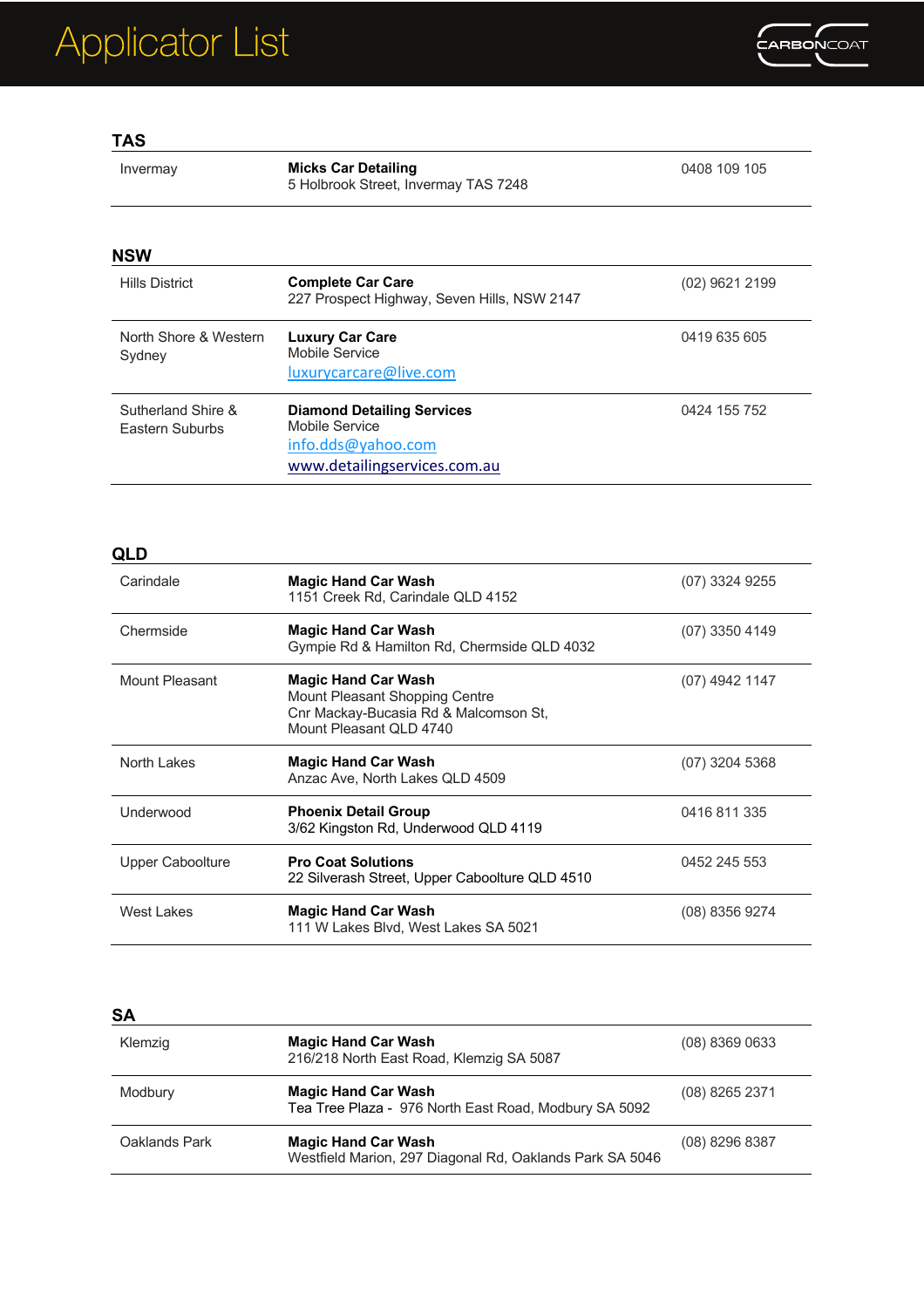

| Tanunda    | <b>Barossa Detailing</b><br>173 Murray Street, Tanunda, SA 5352    | (08) 8563 2482 |
|------------|--------------------------------------------------------------------|----------------|
| West Lakes | <b>Magic Hand Car Wash</b><br>111 W Lakes Blvd. West Lakes SA 5021 | (08) 8356 9274 |

### **WA**

| Bentley           | <b>Magic Hand Car Wash</b><br>1239 Albany Hwy, Bentley WA 6102                                       | (08) 9356 2868   |
|-------------------|------------------------------------------------------------------------------------------------------|------------------|
| <b>Burswood</b>   | <b>Westcoast Shine</b><br>Crown Casino, Car Park 4, Resort Drive Burswood WA 6100                    | 0499 968 751     |
| Cockburn          | <b>Magic Hand Car Wash</b><br>816 Beeliar Dr, Success WA 6164                                        | (08) 9498 7913   |
| Ellenbrook        | <b>Magic Hand Car Wash</b><br>11 Main St, Ellenbrook WA 6069                                         | (08) 6296 3617   |
| Innaloo           | <b>Magic Hand Car Wash</b><br>Westfield Innaloo, Ellen Stirling Boulevard, Innaloo WA 6021           | (08) 6162 2379   |
| Midland Gate      | <b>Magic Hand Car Wash</b><br>Midland Gate Shopping Centre<br>274 Great Eastern Hwy, Midland WA 6056 | $(08)$ 9274 5251 |
| Morley            | <b>Magic Hand Car Wash</b><br>14 Old Collier Rd, Morley WA 6062                                      | $(08)$ 9276 1141 |
| North Fremantle   | <b>Magic Hand Car Wash</b><br>69 Stirling Hwy, North Fremantle WA 6159                               | 0439 854 036     |
| North Perth       | <b>Magic Hand Car Wash</b><br>350 Charles St, North Perth WA 6006                                    | $(08)$ 9228 4556 |
| Osborne Park      | <b>Geowash Hand Car Wash</b><br>4 Parkland Rd, Osborne Park WA 6017                                  | $(08)$ 6162 6644 |
| Victoria Park     | <b>Magic Hand Car Wash</b><br>78/80 Canning Hwy, Victoria Park WA 6100                               | (08) 9355 4444   |
| <b>West Lakes</b> | <b>Magic Hand Car Wash</b><br>111 W Lakes Blvd, West Lakes SA 5021                                   | (08) 8356 9274   |